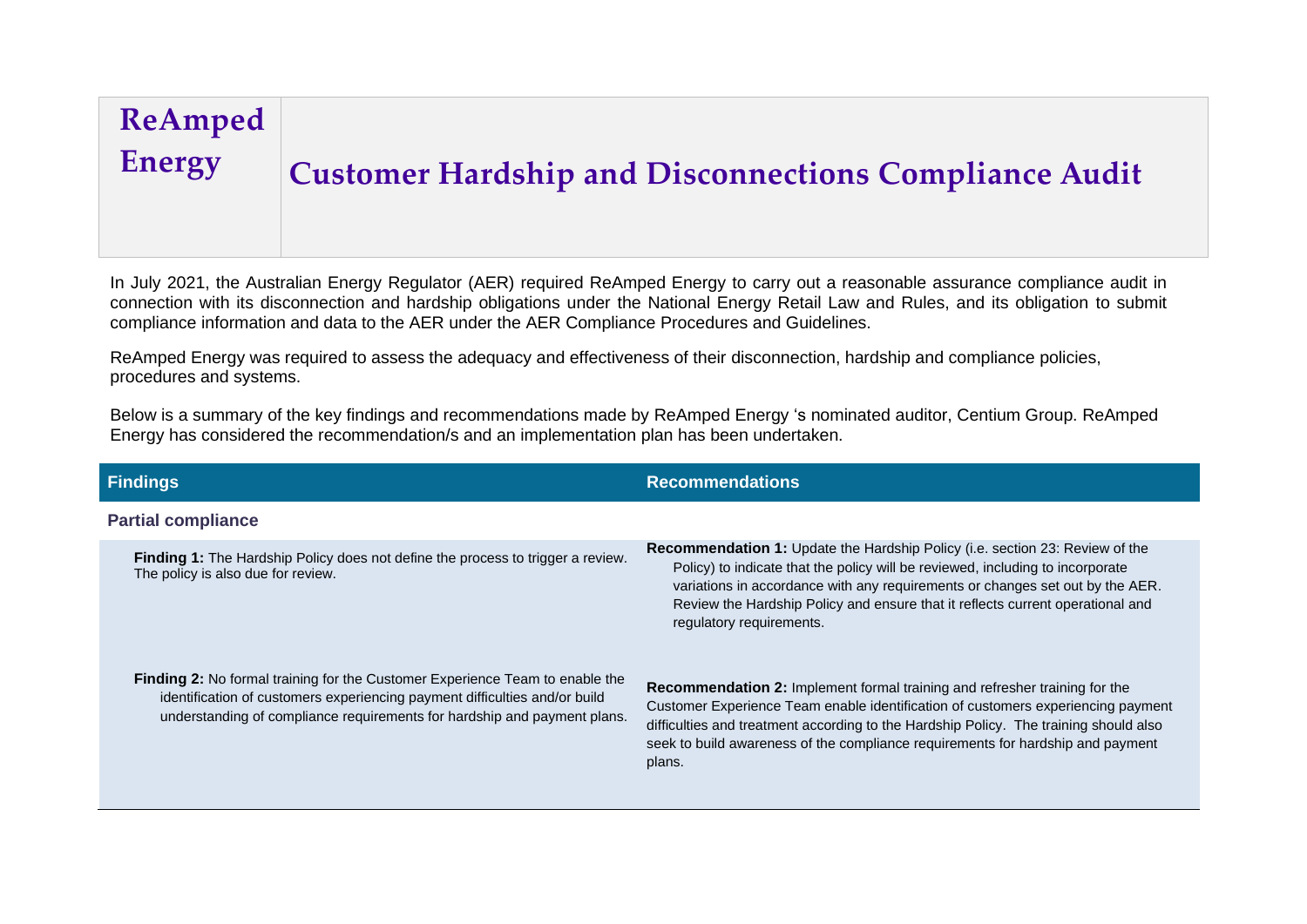| Finding 3: Delays in following up with customers who have missed payments<br>in their payment plan.                                             | Recommendation 3: Review the system reassignment of tickets to ensure that any<br>errors are rectified to allow for a timely review of payment plans and follow up of<br>missed payments.                                                                                                                                   |
|-------------------------------------------------------------------------------------------------------------------------------------------------|-----------------------------------------------------------------------------------------------------------------------------------------------------------------------------------------------------------------------------------------------------------------------------------------------------------------------------|
| Finding 4: Assessment of customer complaints for instances of customers in<br>or potentially in arrears.                                        | Recommendation 4: Include in the Quality Assurance scorecard a review of the<br>process for managing customers with payment difficulties.                                                                                                                                                                                   |
| Finding 5: Assessing the appropriateness of debt collection as a course of<br>action.                                                           | Recommendation 5: Include in the debt recovery procedures, the requirement to<br>utilise credit agency and disputer information when assessing whether debt<br>collection is the most appropriate course of action.                                                                                                         |
| Finding 6: Advising credit agency where debt collection activity has been<br>undertaken.                                                        | Recommendation 6: Document their agreed practice that customer defaults will not<br>be reported to credit reporting bodies in the debt collection procedure.                                                                                                                                                                |
| Finding 7: Maintaining de-energisation checklist as evidence of checking<br>performed.                                                          | Recommendation 7: Maintain the de-energisation checklist in the review forum as<br>evidence that customer's account had been checked against the criteria before de-<br>energisation.                                                                                                                                       |
| Finding 8: Evidence of the reported information is based on sound information<br>systems and records, and they are accurate and reliable.       | Recommendation 8: Document the analytical review and the sample testing<br>performed to substantiate that the information reported is based on sound<br>information systems and records, accurate and reliable.                                                                                                             |
| Finding 9: Risks in the measures for detecting and reporting non-compliance.                                                                    | Recommendation 9: Document the compliance and performance reporting process<br>Cross train staff to perform the compliance and performance reporting functions.                                                                                                                                                             |
| Finding 10: Information sessions for compliance system users and upskilling<br>staff for submission of information according to the Guidelines. | Recommendation 10: Develop training materials and training schedules to provide<br>training and refresher training (on a regular schedule) to all compliance system<br>users to reinforce breach reporting processes. Develop cross-training to upskill staff<br>to perform compliance and performance reporting functions. |